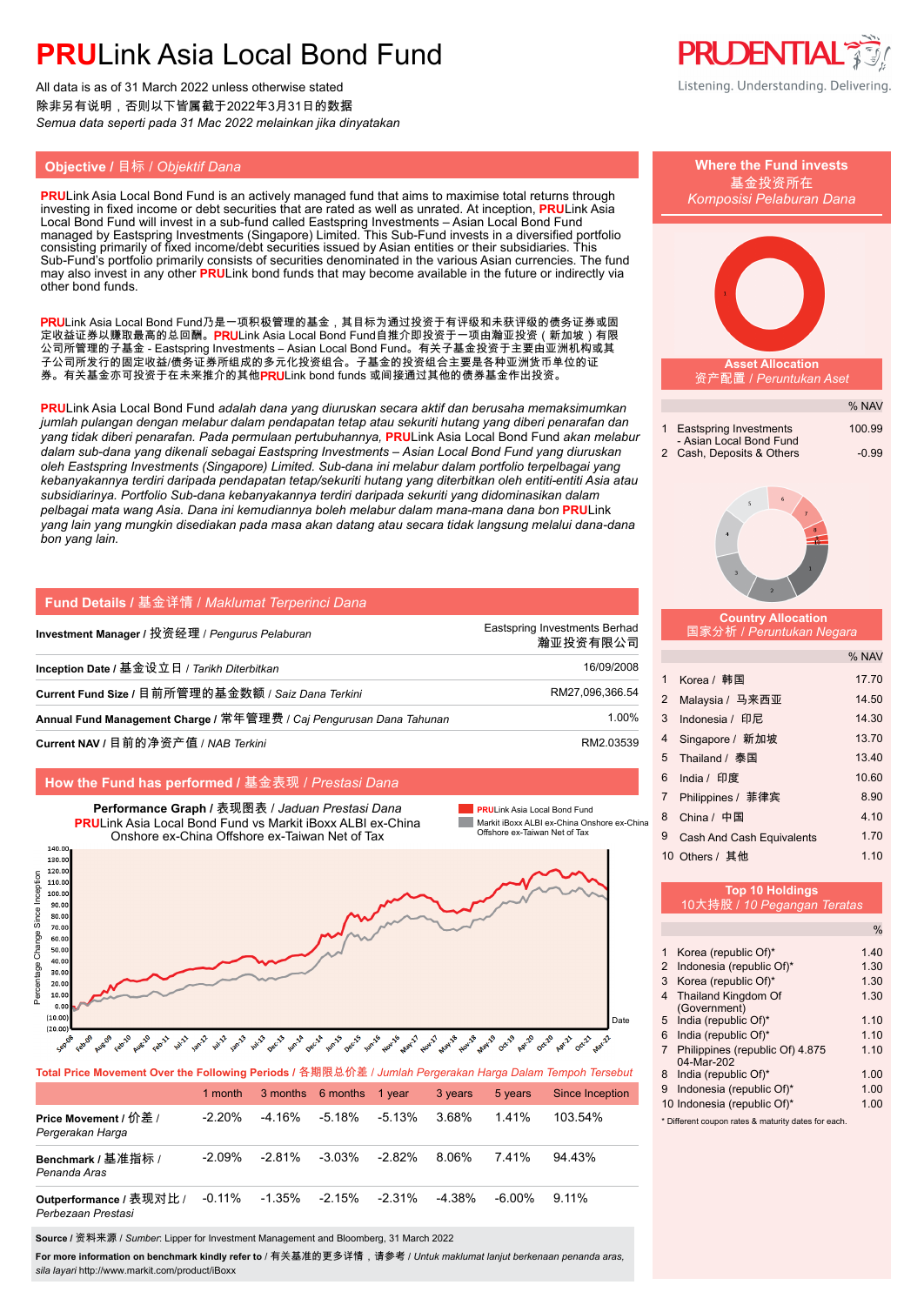# **PRU**Link Asia Local Bond Fund

All data is as of 31 March 2022 unless otherwise stated 除非另有说明,否则以下皆属截于2022年3月31日的数据 *Semua data seperti pada 31 Mac 2022 melainkan jika dinyatakan*

#### **Monthly Update /** 每月简报 / *Peningkatan Bulanan*

#### **Market Review /** 市场回顾 */ Tinjauan Bulanan*

The global bond market rout continued to deepen in March as the ongoing military conflict between Russia and Ukraine pressured global inflation higher, adding fuel to the increasingly hawkish stance of major central banks. Amid rising global interest rates, Asian local bond market registered a decline of 1.56%, as proxied by the custom Markit iBoxx Asian Local Bond index. The decline was attributed to both the rises in Asian domestic rates as well as moderate weakness in Asian currencies against the US dollar .

**PRUDENTIAL** 

Listening. Understanding. Delivering.

At the March FOMC meeting, the US Federal Reserve ("Fed") raised its target range for the federal funds rate to 0.25% and 0.50% in a widely anticipated move as headline inflation in the country hit a four-decade high, while growth remained resilient. Further to raising the federal funds rate, the median FOMC projection of the Fed Funds rate signalled a hawkish shift of the central bank with seven rate hikes expected by end of 2022 and four in 2023. The Fed also guided that it would soon decrease its holdings of Treasuries, agency debt and mortgage-backed securities.

The sharp rises in US interest rates influenced Asian rates higher, particularly in markets with stronger correlation to external rates, such as Singapore, Hong Kong and Korea. In Asia, inflationary pressures in most countries similarly showed signs of uptick, albeit at a more moderate pace compared to the US and Europe. Notably, headline inflation in Thailand jumped from 3.23% YoY in January to 5.28% YoY in February, while in India, CPI remained at elevated level of 6.07% YoY in February. However, headline inflation remained benign in countries like China, Hong Kong, Indonesia, Malaysia, where February CPI came in below 3% YoY. Against this varied inflationary backdrop in the region, policy rates in Malaysia, Indonesia, Philippines and Thailand were kept unchanged during the month.

Nevertheless, the China onshore and India domestic bond markets were the clear outperformers as the bond markets held stable despite the broad declines in other markets. In China, expectation of accommodative monetary policy stance remained intact as growth headwinds in the country have been exacerbated by a resurgence of COVID-19 cases that have prompted renewed lockdowns in selected cities, such as Shanghai. In India, light market activity and a lack of supply supported the domestic bond market during the month.

Asian currency markets experienced relatively muted declines with most currencies depreciating less than 1% against the US dollar despite the sharp rise in the US interest rates. Concerns over the impact of rising energy prices on external balances, however, weighed heavier on currencies, such as the Thai baht and the Philippine peso, which fell by 1.8% and 1.1% over the month.

俄罗斯和乌克兰持续上演的军事冲突使全球通胀压力升温,全球债券市场3 月份继续崩盘,加剧了主要央行日益强硬的立场。在全球利率看涨的情况下,由Markit iBoxx亚洲本 币债券指数代表的亚洲本币债券市场下跌 1.56%,归咎于亚洲国内利率走高以及亚洲货币兑美元汇率适度走贬。

美国联邦储备局("Fed")在 3 月份的 FOMC 会议上将联邦基金利率的目标区间上调至 0.25% - 0.50%,符合市场预期;因为总体通胀率触及40年来的新高水平,但经济增长 保持坚韧。除了提高联邦基金利率之外,FOMC对联邦基金利率作出的中值预测预示了央行的鹰派立场;预计到 2022 年底将加息七次,2023 年加息四次。美联储还表示将很 快减持国债、机构债和抵押贷款支持证券。

亚洲利率追随美国利率大幅走高的步伐,特别是在与外部利率相关性更强的市场,如新加坡、香港和韩国。在亚洲,大部分国家的通胀压力也展现类似的升势;尽管与美国和 欧洲相比速度更为适中。值得注意的是,泰国的总体通胀率从 1 月份的按年 3.23% 跃升至 2 月份的按年 5.28%;印度 2 月份消费价格指数按年保持在 6.07% 的高位。然 而,中国、香港、印尼、马来西亚等国家的总体通胀仍然温和,2 月份消费价格指数按年低于 3%。在此区域通胀表现参差不齐的情况下,马来西亚、印尼、菲律宾和泰国的 政策利率于月内保持不变。

尽管如此,中国在岸和印度国内债券市场的表现明显超越;其债券市场走势企稳,其他市场则广泛下跌。在中国,市场对宽松货币政策立场的预期保持不变;上海等选定城市 因COVID-19 病例卷土重来而再次实施封锁,加剧了增长逆风带来的冲击。至于印度,月内市场活动淡静和供应不足为国内债券市场提供支撑。

尽管美国利率大幅上升,亚洲货币市场的跌幅相对较小;大多数货币兑美元的贬值幅度低于1%。然而,能源价格上涨对国际收支平衡带来的影响引发市场顾虑,拖累泰铢和菲 律宾比索等货币承压,月内分别下跌 1.8% 和 1.1%。

*Kemerosotan pasaran bon global semakin parah di bulan Mac apabila konflik ketenteraan yang berterusan antara Rusia dan Ukraine mengasak inflasi global ke paras yang lebih tinggi, lalu memarakkan lagi pendirian bank pusat utama yang bertambah agresif. Di tengah-tengah peningkatan kadar faedah global, pasaran bon tempatan Asia mencatatkan penyusutan 1.56%, seperti yang diproksikan oleh indeks khusus Markit iBoxx Asian Local Bond. Penyusutan tersebut disebabkan oleh kedua-dua faktor kenaikan kadar domestik Asia dan kelemahan sederhana mata wang Asia berbanding dolar AS.*

*Semasa mesyuarat FOMC Mac, Fed seperti yang dijangkakan secara meluas telah menaikkan julat sasaran kadar dana persekutuannya kepada 0.25% dan 0.50%, apabila inflasi utama di negara tersebut mencecah paras tertinggi empat dekad, manakala pertumbuhan kekal mampan. Lanjutan dari kadar Dana Fed yang meningkat, median kadar unjuran FOMC ke atas kadar Dana Fed menandakan peralihan agresif bank pusat itu dengan jangkaan tujuh kenaikan kadar menjelang akhir 2022 dan empat lagi pada 2023. Fed juga memberi panduan bahawa tidak lama lagi ia akan mengurangkan pegangan dalam Perbendaharaan, hutang agensi dan sekuriti bersandarkan gadai janji.*

*Lonjakan mendadak kadar faedah AS telah mempengaruhi kadar Asia ke paras yang lebih tinggi, terutamanya pasaran dengan korelasi yang lebih kukuh kepada kadar luar seperti Singapura, Hong Kong dan Korea. Di Asia, tekanan inflasi di kebanyakan negara juga menunjukkan tanda-tanda peningkatan, walaupun pada kadar yang lebih sederhana berbanding AS dan Eropah. Paling ketara, inflasi utama di Thailand melonjak daripada 3.23% YoY pada Januari kepada 5.28% YoY pada Februari, manakala di India, Indeks Harga Pengguna (IHP) kekal berada pada paras lebih tinggi 6.07% YoY pada bulan Februari. Walau bagaimanapun, inflasi utama masih lagi wajar di negara*  seperti China, Hong Kong, Indonesia, dan Malaysia, yang mana CPI Februari berada di bawah 3% YoY. Berdasarkan latar belakang inflasi yang berbeza-beza di rantau ini, *kadar dasar di Malaysia, Indonesia, Filipina dan Thailand dikekalkan pada bulan tinjauan.*

*Namun begitu, pasaran bon domestik China dan India menunjukkan prestasi yang lebih baik kerana pasaran bon kekal stabil walaupun kemerosotan yang dialami pasaran lain meluas. Di China, jangkaan pendirian dasar monetari yang akomodatif kekal utuh memandangkan masalah pertumbuhan di negara itu telah diburukkan lagi oleh kebangkitan semula kes COVID-19 yang telah mendorong sekatan pergerakan baharu dikuatkuasakan di bandar tertentu seperti Shanghai. Di India, aktiviti pasaran adalah ringan dan kekurangan bekalan telah menyokong pasaran bon domestik pada bulan tersebut.*

*Pasaran mata wang Asia mengalami kemorosotan kecil secara relatif dengan kebanyakan mata wang menyusut kurang daripada 1% berbanding dolar AS walaupun kadar faedah AS meningkat secara mendadak. Kebimbangan terhadap impak kenaikan harga tenaga ke atas baki luaran bagaimanapun, memberi kesan yang lebih berat ke atas mata wang seperti Baht Thailand dan Peso Filipina, masing-masing jatuh 1.8% dan 1.1% dalam tempoh tinjauan.*

### **Market Outlook /** 市场展望 */ Gambaran Bulanan*

We remain positive on the outlook for Asian currencies versus the US dollar from growth outperformance as well as positive real yield support and will watch for opportunities to add to position as Fed rate hike expectations mature and geo-politics stabilize. As Asia reopens, greater confidence in the growth outlook as well as rising inflation concerns will prompt some Asian central banks to signal policy normalization. We will reduce duration overweight in countries such as Indonesia, Malaysia and Philippines accordingly, while increasing overweight in Korea and Singapore as their policy tightening expectations mature with the Fed.

在增长超越和实际收益率得到积极支持的情况下,我们保持对亚洲货币兑美元的乐观看法,并将随着美联储加息预期成熟和地缘政治稳定而趁机增加头寸。亚洲经济重新开 放,市场对增长前景的信心增强以及通胀担忧升温将促使部分亚洲央行发出政策正常化的信号。我们将相应减少印尼、马来西亚和菲律宾等国家的长存续期配置,同时提高韩 国和新加坡的加码,因为它们的政策收紧预期追随美联储的脚步而趋向成熟。